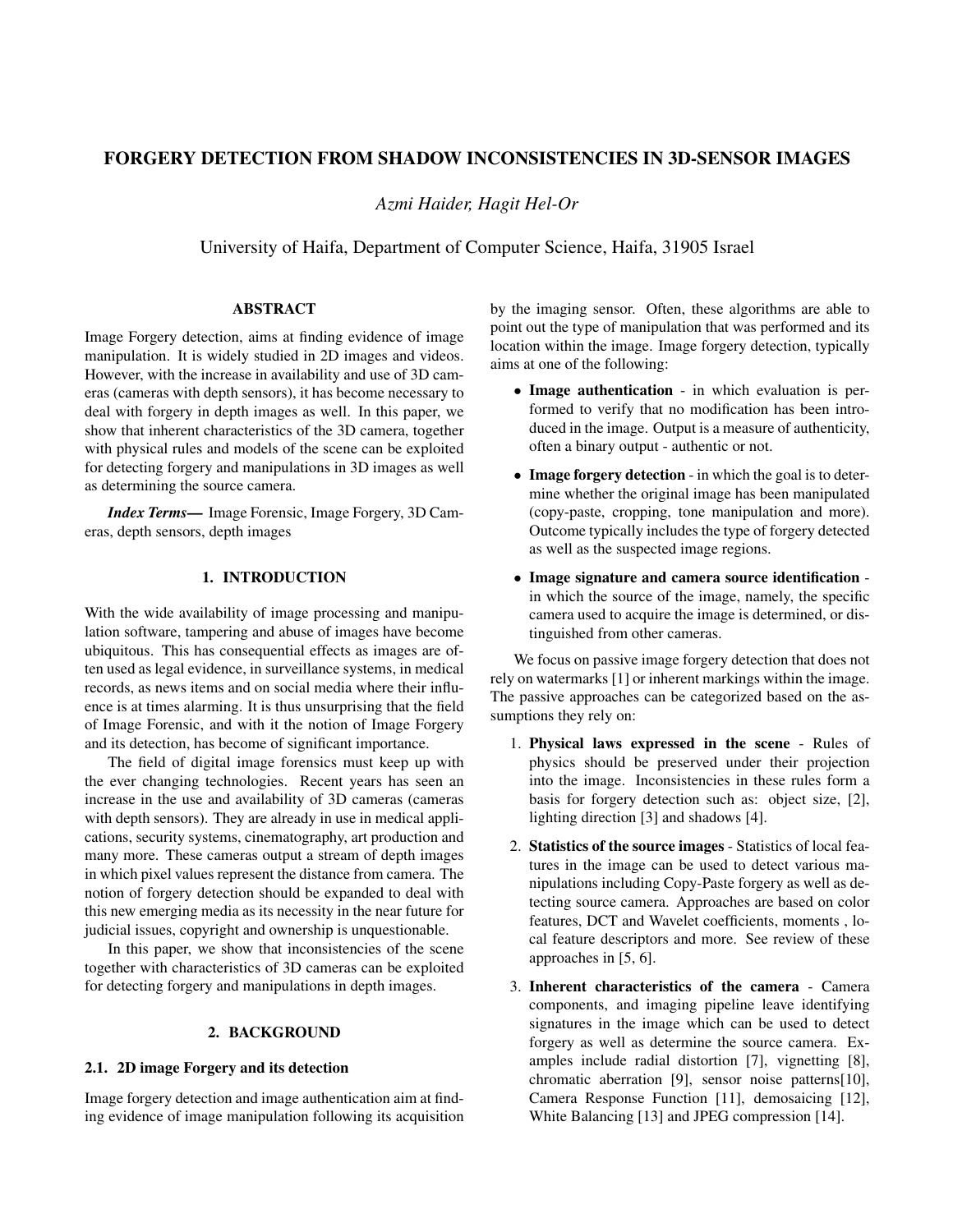Whereas image forgery detection is well studied in 2D (see [15, 16, 17] for surveys), its concern with depth images is novel. An initial study in this field was presented in [18] where 3D Camera sensor noise was exploited to determine copy-paste forgery as well as determine source camera. The studies thus based on statistics of the source images (with underlying cause due to camera characteristics).

In this paper we propose an image forgery detection approach that relies on physical rules and models of the scene combined with the inherent characteristics of the 3D camera.

### 2.2. 3D Imaging

In this research we discuss image forgery detection methods that are specifically targeted towards images acquired by 3D cameras. This is a novel field of research and will most likely become an important field as 3D consumer cameras become popular and depth images become ubiquitous.

# Depth sensing by 3D cameras

The output of a 3D camera is a sequence of depth images (often referred to as 2.5D images) where pixel values represent distance from the camera. 3D cameras differ in the method by which the image is acquired (Figure 1):

- Stereo imaging [19, 20] consists of two 2D cameras positioned along a baseline that simultaneously capture two views of the scene. Using point correspondences between the views, depth can be computed.
- Structured light [21, 22] an IR pattern is projected onto the scene and is captured by a calibrated IR imaging sensor. Point correspondences between IR projector and IR sensor are computed and triangulation is used to compute the depth.
- Time of flight (ToF) [23, 24] An IR beam is projected onto the scene and an IR sensor captures the reflected light. Distance to points in the scene are computed by measuring the time difference between projected and reflected IR beams.

# 3. SHADOWS IN 3D IMAGES

3D sensing systems are based on two components: two RGB sensors in stereo cameras,an IR projector and IR sensor in



Fig. 1. Depth Sensing by 3D cameras. a) Passive stereo b) Structured light c) Time of Flight.

structured light and ToF cameras. A shadow forms in a depth image when one component sees a portion of the scene while it is blocked from view by the second component (Figure 2). This typically happens at edges of objects in the scene. With ToF cameras, shadows form in the resulting depth image when the IR sensor sees a portion of the scene that is blocked for the IR projector. 3D cameras typically report shadows in the output depth images as pixels with 0 depth (thus showing up as black pixels in depth images). See examples in Figure 4. We show that shadow size is a function of object distance from sensor, background distance from camera and camera configuration.

# 3.1. Shadow size

Consider the scene and camera configuration shown in Figure 2 viewed as a projection onto the x-z plane of the camera coordinate system. The scene contains an object with a background object behind it. A 3D camera records the scene. Denote by  $b$  the camera baseline, i.e. the distance between the 2 camera components (IR projector and IR sensor). Let  $d<sub>o</sub>$  be the distance from camera sensor to the object and  $d<sub>b</sub>$ be the distance from camera sensor to the background. Let s denote the shadow width. We consider only the horizontal geometry along the x-axis). Using simple geometry and triangle similarity, we have:

$$
\frac{s}{d_b - d_o} = \frac{b}{d_o} \tag{1}
$$

It can be seen that the shadow width is independent of the horizontal positioning of the object. Thus shadow width remains the same when the object is moved horizontally in the scene. However, when the object changes position in depth from  $d_{o1}$ to  $d_{o2}$  (Figure 3) shadow width s1 changes to s2 given by :

$$
S_2 = \frac{d_{o1}}{d_{o2}} \frac{(d_b - d_{o2})}{(d_b - d_{o1})} * S_1
$$
 (2)

Since the camera output is a 2D projection of the scene onto an image where each pixel value denotes depth, we consider the size of the object's projection and that of its shadow. Using a standard camera model where object size is inversely related to its distance  $d_o$  from the camera sensor we have that the size w1 and w2 of two objects at distance  $d_{o1}$  and  $d_{o2}$ from the camera are related by:

$$
w_2 = \frac{d_{o1}}{d_{o2}} * w_1 \tag{3}
$$

Finally, we map world units to image pixel units to allow measurements in the camera output image. Let  $\alpha$  be the horizontal field of view angle of the camera,  $N_x$  be the horizontal resolution of the image (i.e. the number of pixels per row of the camera sensor), and d be a distance from the camera sensor in millimeters (Figure 3). the conversion between millimeters and pixels at depth  $d$  is given by:

$$
1\left[pixel\right] = \frac{2d}{N_x} * tan\frac{\alpha}{2} \left[millimeter\right] \tag{4}
$$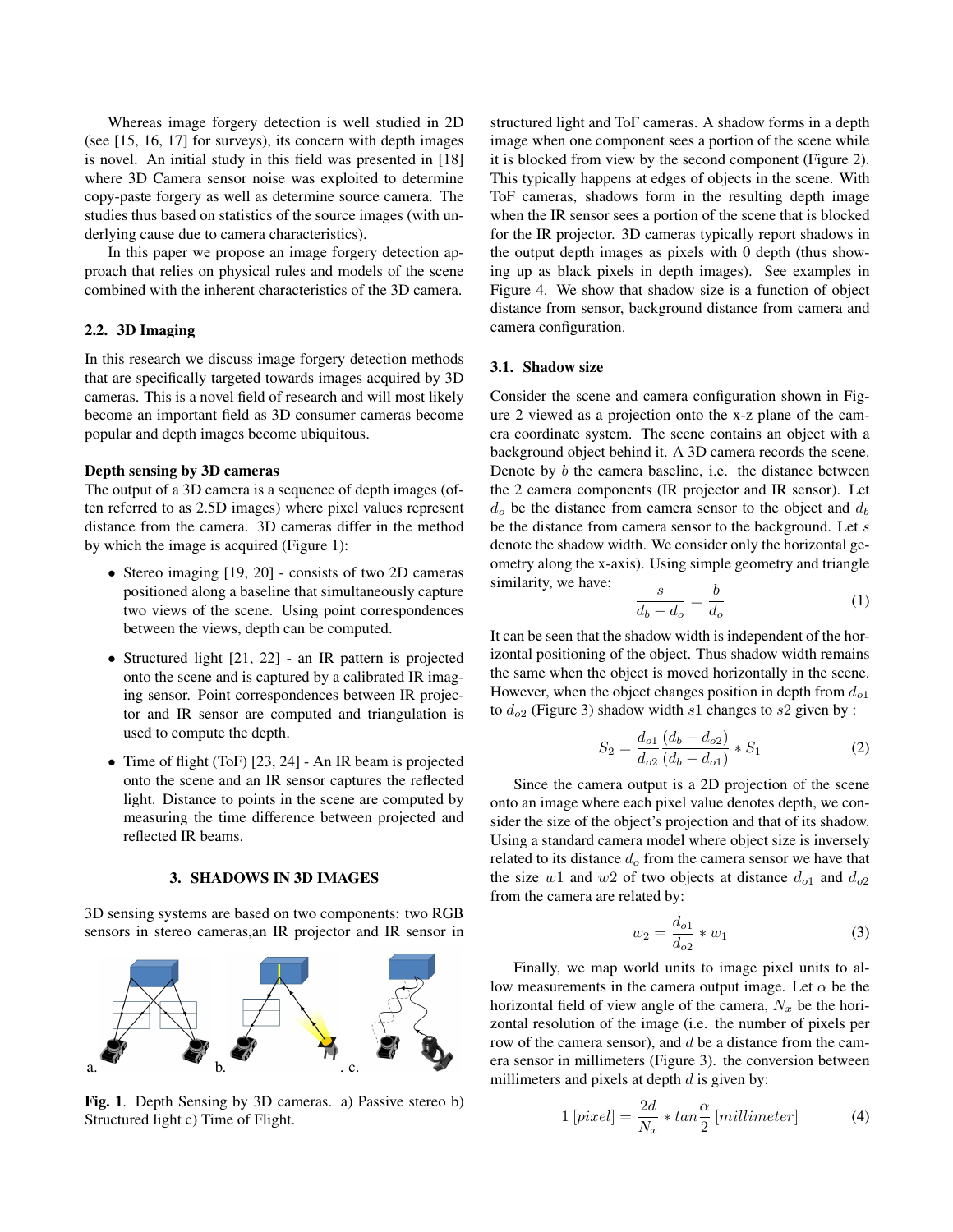

Fig. 2. Shadow is the area seen by the IR sensor with no patterns projected by the IR projector.

To verify these calculations, we used an Intel D435 camera, and captured scenes with different object and background distances. The shadow width was measured and compared with the expected value calculated from Equations 1 and 4 using the camera parameters ( $b = 50mm$ ,  $N_x = 1280$  and  $\alpha = 90^{\circ}$ ). Table 1 shows the comparison results. It was found that the mean error between measured and estimated is 2.167 pixels.

# 4. FORGERY DETECTION FROM SHADOWS

We show that forgery can be detected in depth images by measuring shadow width. Specifically, forgery is suspected when measured shadow width in the image does not match the theoretically expected value. In the following we describe several principles of forgery detection.

## 4.1. Shadow direction based forgery detection

For most depth sensing cameras, the IR projector is positioned to the right of the IR sensor, thus object shadows are formed

| $d_b$ | $d_o$ | estimated | measured |
|-------|-------|-----------|----------|
| 730   | 450   | 27        | 32       |
| 880   | 600   | 18        | 22       |
| 1030  | 750   | 12        | 15       |
| 830   | 330   | 59        | 62       |
| 950   | 450   | 38        | 42       |
| 1100  | 600   | 24        | 24       |
| 1250  | 750   | 17        | 17       |
| 930   | 330   | 63        | 63       |
| 1050  | 450   | 41        | 42       |
| 1200  | 600   | 26        | 25       |
| 1350  | 750   | 19        | 20       |

Table 1. Shadow size measurement vs calculated.



Fig. 3. Shadow size depends on object distance from camera.

primarily on the left edges of objects. Object shadows appearing on other sides of the object indicate the image has been tampered with.

#### 4.2. Shadow size based forgery

#### *4.2.1. Scaling depth values*

The simplest form of depth image forgery is to scale the depth values of the object pixels. In this type of forgery the object and the shadow size do not change. However, the scene parameters  $(d_o, d_b)$  do, thus affecting the calculated shadow size. Figure 4 shows an example. The original image (Figure 4a) shows an object at distance 900mm with background at distance 1340mm. Shadow width is measured at 12pixels where the calculated width, given the camera parameters is 11.7 pixels. Figure 4b shows the forged image where depth values of the object were scaled to 500mm. In this case the shadow width remains 12pixels whereas the calculated width is 40.11 pixels. Clearly, implying forgery.

#### *4.2.2. Scaling depth values with scale in size*

The simple forgery of depth value scaling does not take object size into account and so produces object size inconsistency which in itself can hint at forgery [2]. However, even when corrected for object size, shadow width is still inconsistent. Figure 4c shows the object with depth values scaled to 500mm and object together with shadow increased in size consistently with depth using Equation 3. Shadow width is thus scaled to 25 pixels which is still inconsistent with the calculated with of 40.11 pixels and forgery is detected here as well. This inconsistency in shadow width even with object re-sizing can be derived directly from Equations 1-3.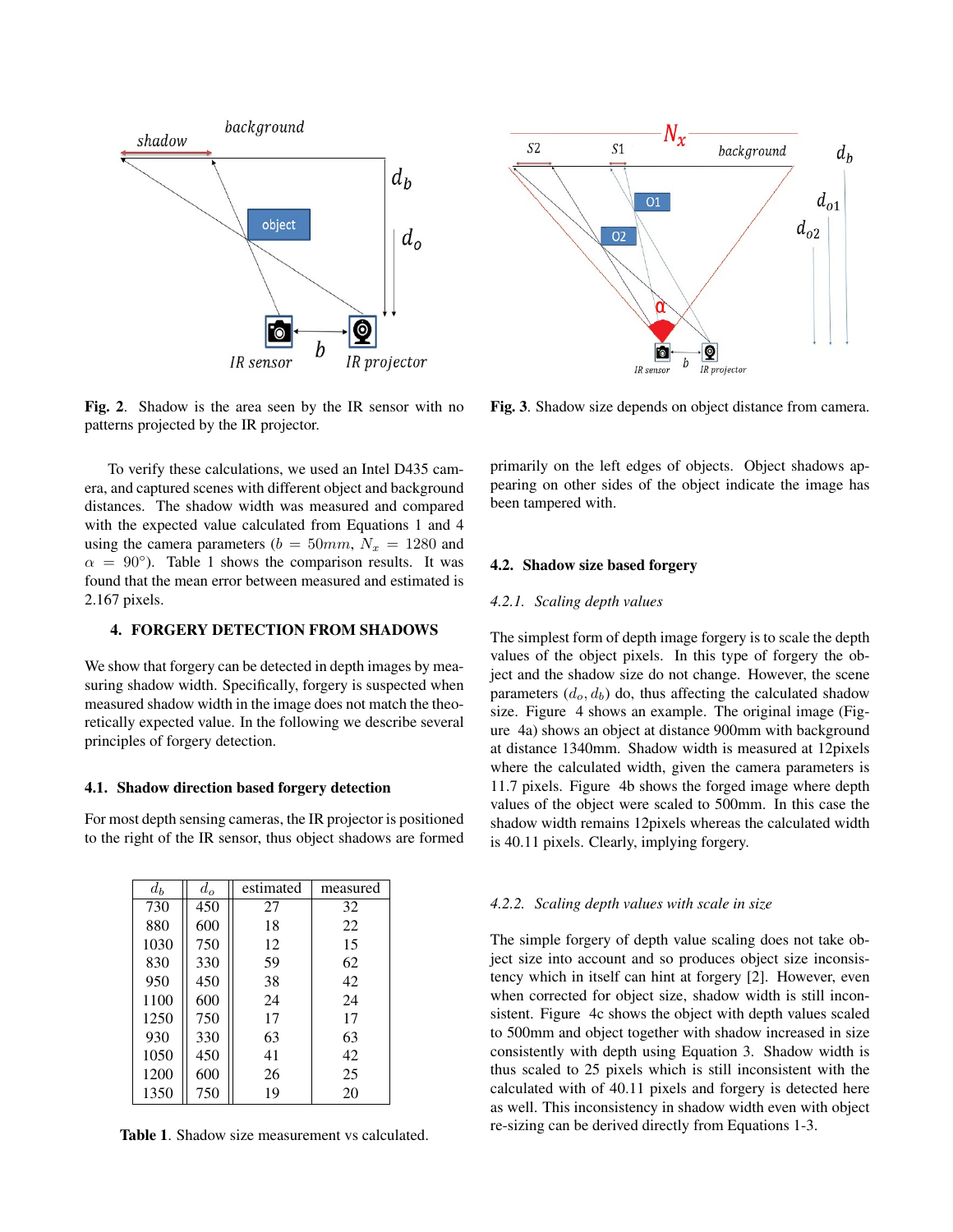

Fig. 4. Forged depth images. a) Original. Object distance is 900mm, background distance is 1340mm (shadow calculated:11.675, measured:12) b) Depth values scaled to 500mm (shadow calculated:40.11, measured:12). c) Depth values scaled to 500mm + object re-sized (shadow calculated:40.11, measured:25). d) Depth values scaled to 500mm + object re-sized to correct for shadow width (shadow calculated:40.11, measured:40).

#### *4.2.3. Scaling to correct Shadow width*

Finally, if the object and shadow are re-sized to obtain the shadow width as computed for the scaled depth value (40.11mm), as shown in Figure 4d, we find inconsistency in object size with real world size. In the example, reverseprojecting the head in the image (from pixels to millimeters) shows a head size of 230mm (while real human head is on average ∼140mm).

### 4.3. Shadow size as a source camera identifier

Shadow size can also be used as a source camera identifier since cameras differ in build, specifically in their baselines and fields of view which in turn, affect shadow size. Furthermore, same camera with multiple resolution modes will generate different shadow sizes for the same scene, allowing the detection of the specific resolution. Figure 5 shows a scene captured by 3 structured light cameras: Intel D415, Intel D435 and Kinect V1. Camera parameters are :  ${b =$  $55mm, \alpha = 70^{\circ}, N_x = 1280\}, \{b = 50mm, \alpha = 90^{\circ}, N_x =$ 1280} and  $\{b = 75mm, \alpha = 57.8^{\circ}, N_x = 320\}$  respectively.

To test for camera source identification, we collected a set of depth images using the 3 cameras with the object at different depths. For each image, the measured shadow width was compared with the 3 possible shadow widths calculated using each of the cameras' parameters. The closest to the measured shadow width indicated the source camera. Results were 100m% correct as shown in Table 2.

| $d_b$ | $d_o$ | measured | D435 | D415 | Kinect <sub>V1</sub> |
|-------|-------|----------|------|------|----------------------|
| 930   | 330   | 63       | 63   | 98   | 85                   |
| 1050  | 450   | 42       | 41   | 63   | 55                   |
| 1350  | 750   | 20       | 19   | 30   | 26                   |
| 1410  | 940   | 10       | 19   | 29   | 12                   |
| 1810  | 1125  | 5        | 11   | 17   |                      |
| 1100  | 600   | 36       | 24   | 38   | 16                   |
| 1030  | 750   | 18       | 11   | 18   |                      |
| 1350  | 750   | 29       | 18   | 30   | 12                   |

Table 2. Camera Source detection.The measured shadow size is compared with the 3 shadow sizes calculated using each camera's parameters. True source camera is marked in gray.

## 5. CONCLUSION

In this paper, we exploited characteristics of the 3D camera, together with scene parameters to determine shadow width within depth images. We show that width depends on scene parameters such as distance of object and background, and on camera parameters such as baseline, angle of view and resolution of the camera sensor. Thus, manipulation of object depth, or manipulation of object size can be detected. Additionally, due to differences in camera parameters, shadow size can be used to determine source camera. This study is one of the first to deal with forgery detection in depth images. The importance in dealing with forgery detection in this new emerging media is significant due to its use in judicial issues, security, medical imaging, art and more.



Fig. 5. Same object captured from three cameras at the same position. KinectV1, Intel D435, Intel D415 respectively.



Fig. 6. Which is real and which is forged?